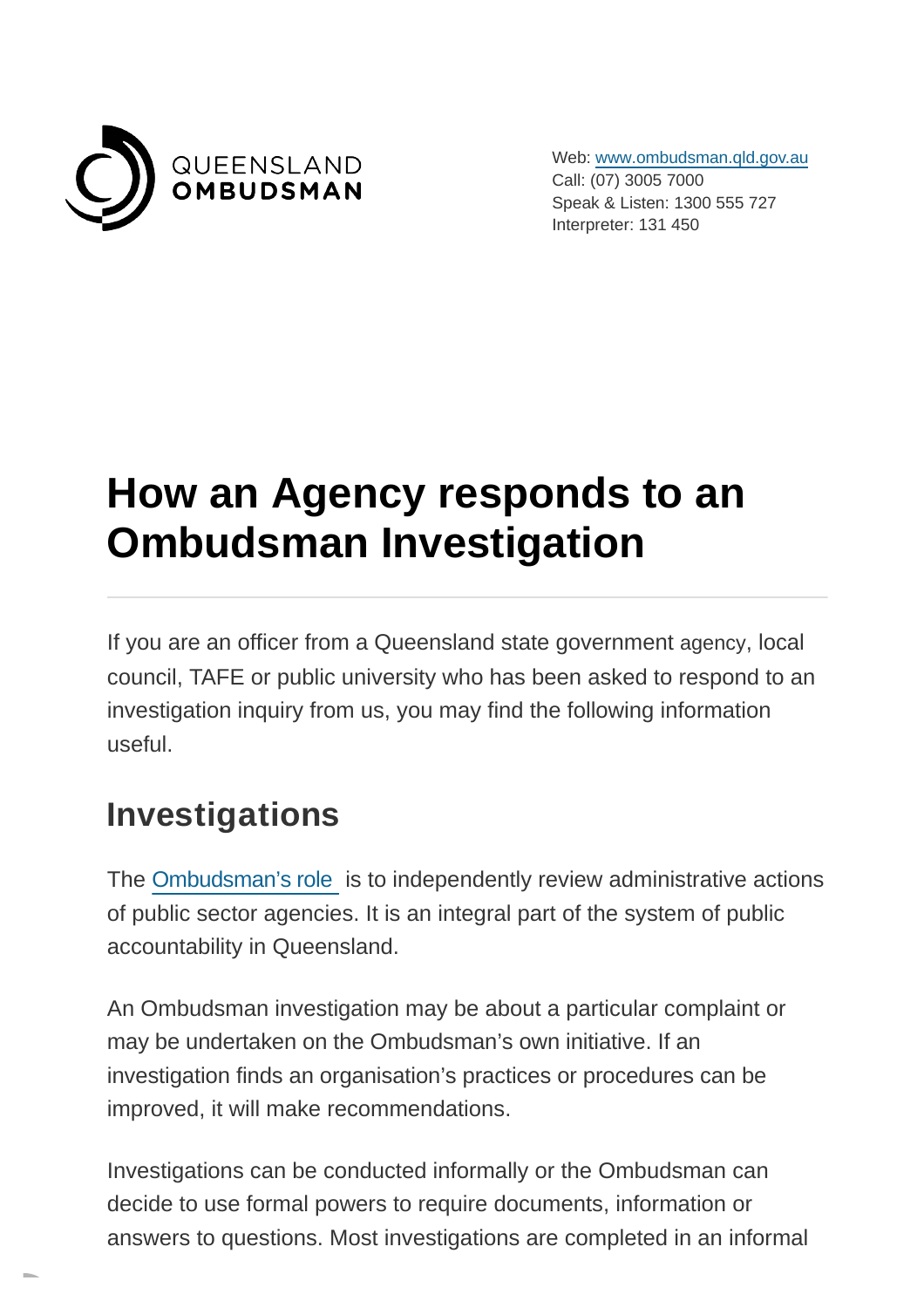and cooperative way.

Investigators are mindful of the impact of their work and seek to minimise disruption to your workplace. They will act with discretion and respect at all times. They understand that investigations can impact on competing priorities in your organisation, your resources and timeframes.

The Ombudsman Act 2001 (the Act) includes a secrecy provision that prevents information obtained during preliminary inquiries or investigations being unlawfully disclosed. This applies to Ombudsman officers as well as agency officers.

The Act also states that any obligation you may have to maintain secrecy under another Act does not apply to the information you provide to investigators.

### **Responding to a request for information**

Ombudsman investigators will usually request particular documents or specific information. Sometimes they may want to arrange to meet officers who were part of the decision-making process.

To respond to a request, you should:

- Provide all the information requested as soon as possible. The original contact letter or email will explain what is required and set a due date for response.
- Use plain language and provide a clear, accurate and complete response. If you are having difficulty providing the information requested, you can contact the investigator to discuss the request.

You can provide background information in your response if you think it will help the investigation but make sure you explain the relevance of the material.

The request for information may cause your organisation to reconsider its original decision or identify improvements in your own policies or procedures. If this is the case, include details of this in your response.